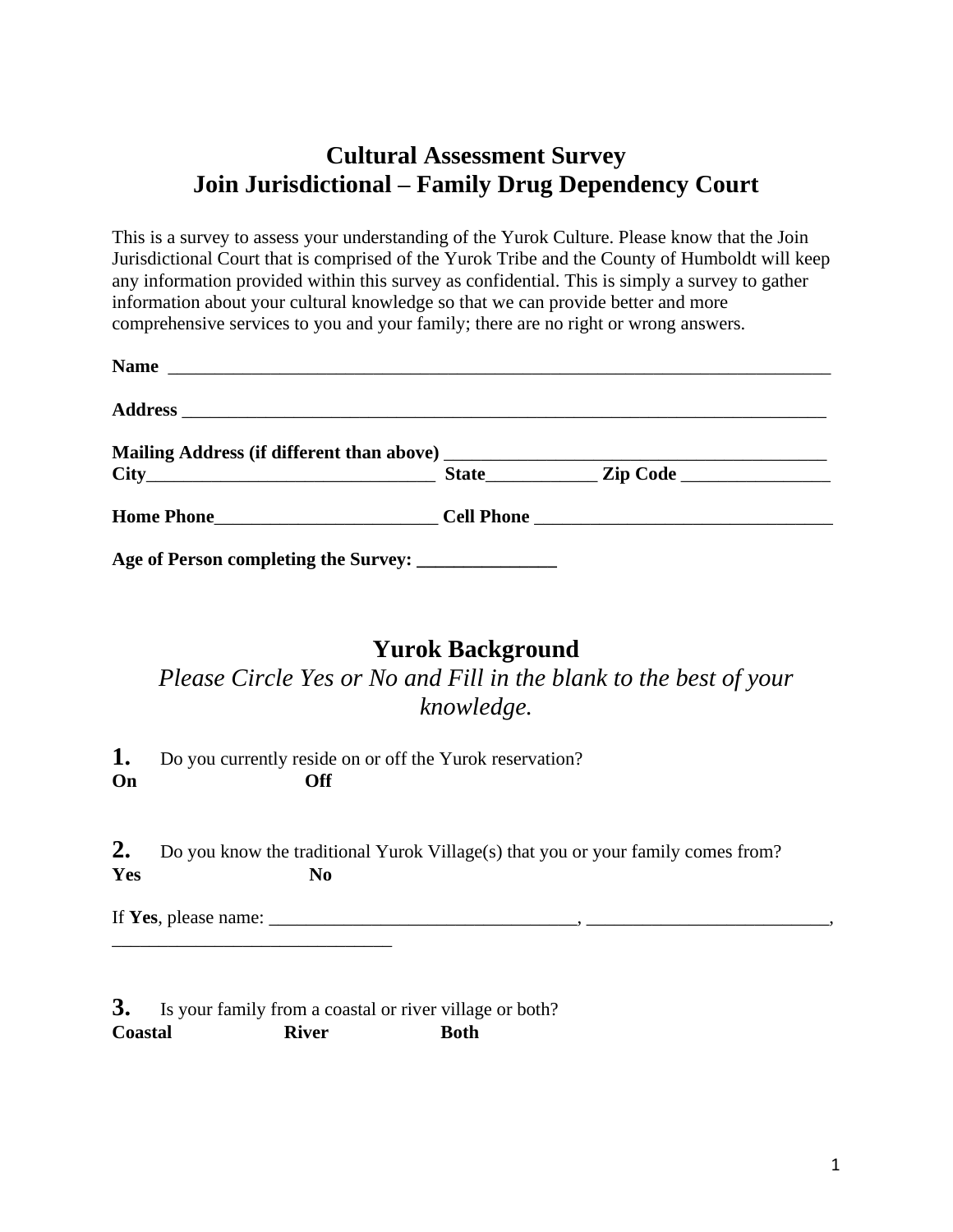|     |     | 4. Did you grow up on the Yurok Reservation or within the Yurok Homelands |
|-----|-----|---------------------------------------------------------------------------|
| Yes | No. |                                                                           |

If **Yes**, please list where at on the reservation/homelands:

| Yes                 | If No, did you grow up on a reservation other than the Yurok reservation?<br>N <sub>0</sub> |                                                                              |                |                                                                                                                                                                                                                                                                    |  |  |  |  |
|---------------------|---------------------------------------------------------------------------------------------|------------------------------------------------------------------------------|----------------|--------------------------------------------------------------------------------------------------------------------------------------------------------------------------------------------------------------------------------------------------------------------|--|--|--|--|
|                     | If Yes, please list where at on the reservation. ________________________________           |                                                                              |                |                                                                                                                                                                                                                                                                    |  |  |  |  |
| 5.                  |                                                                                             |                                                                              |                |                                                                                                                                                                                                                                                                    |  |  |  |  |
| 6.<br>Yes           |                                                                                             | Was Yurok Language spoken in the home that you grew up in?<br>N <sub>0</sub> |                |                                                                                                                                                                                                                                                                    |  |  |  |  |
| 1<br><b>Never</b>   | If Yes, please rate the extent to which the Yurok Language was spoken.<br>$\overline{2}$    | 3                                                                            | $\overline{4}$ | 5<br><b>Only Language Spoken</b>                                                                                                                                                                                                                                   |  |  |  |  |
| <b>Never</b>        |                                                                                             | 3                                                                            | 4              | If Yes, please rate the extent to which you still speak the Yurok Language.<br><b>Always Spoken</b>                                                                                                                                                                |  |  |  |  |
| Yes                 | If no, was another Native Language Spoken in the home?                                      | N <sub>0</sub>                                                               |                |                                                                                                                                                                                                                                                                    |  |  |  |  |
|                     |                                                                                             |                                                                              |                | If Yes, please list: $\frac{1}{2}$ is the set of $\frac{1}{2}$ is the set of $\frac{1}{2}$ is the set of $\frac{1}{2}$ is the set of $\frac{1}{2}$ is the set of $\frac{1}{2}$ is the set of $\frac{1}{2}$ is the set of $\frac{1}{2}$ is the set of $\frac{1}{2}$ |  |  |  |  |
| 7.<br>up in?<br>Yes |                                                                                             | N <sub>0</sub>                                                               |                | Were traditional Yurok customs/laws taught or practiced with in the home that you grew                                                                                                                                                                             |  |  |  |  |
| today.              |                                                                                             |                                                                              |                | If Yes, Please rate the extent to which you still identify with and practice these customs/laws                                                                                                                                                                    |  |  |  |  |

| <b>Never</b> |  | <b>Still Practiced</b> |
|--------------|--|------------------------|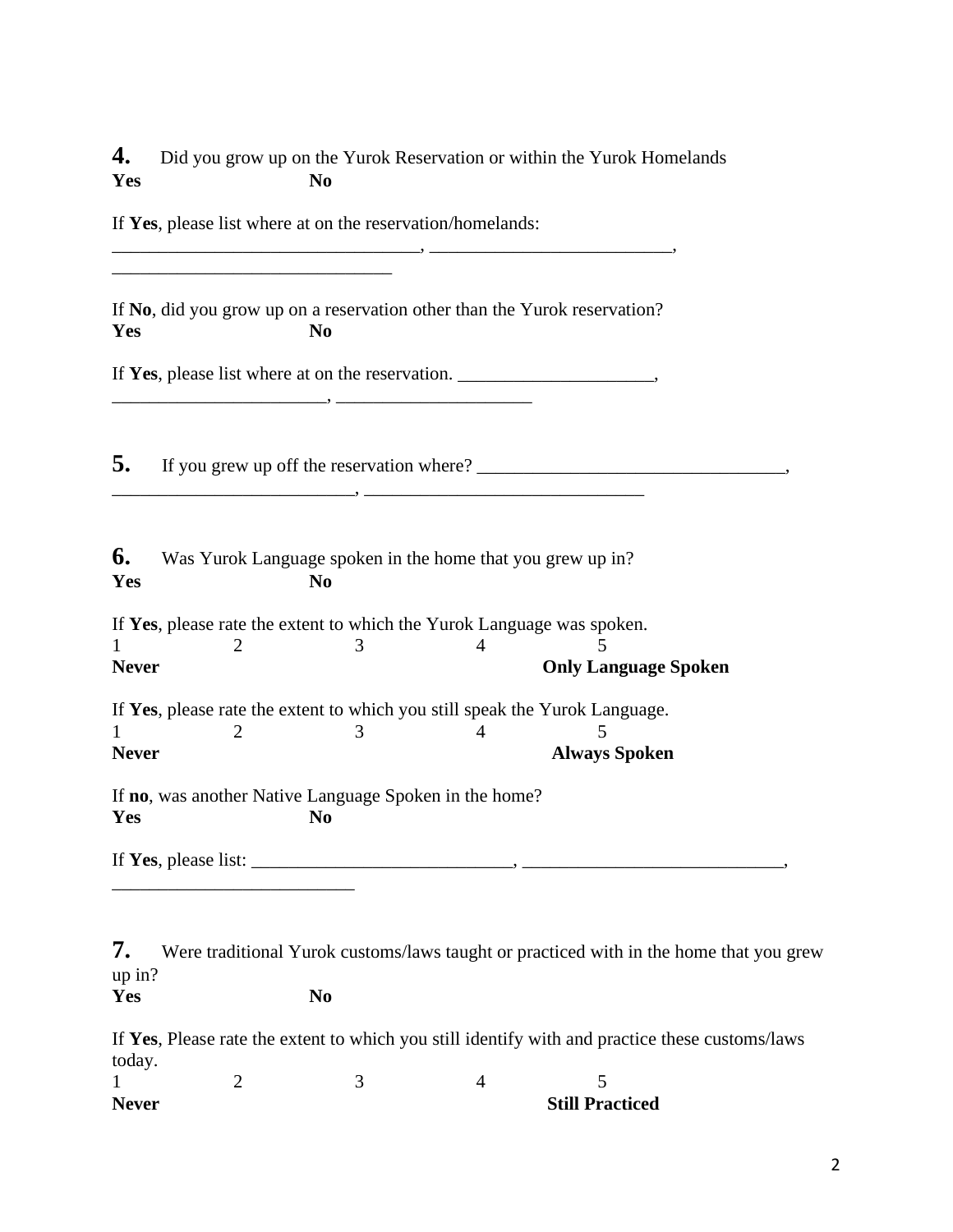**8.** Were Yurok stories, legends or other teachings told or taught within your household?<br>Yes No  $Yes$ 

If **Yes**, please rate the extent to which you still identify, pass down or use these teachings?  $1 \t 2 \t 3 \t 4 \t 5$ **Never** Still Practiced

## **Yurok Cultural Activities**

*Please Circle Yes or No and fill in the blank to the best of your knowledge.*

| 9.<br>Yes |                                                                | Have you ever participated in any traditional Yurok Ceremonies?<br>No                        |                                                                                        |              |
|-----------|----------------------------------------------------------------|----------------------------------------------------------------------------------------------|----------------------------------------------------------------------------------------|--------------|
|           | <b>Deerskin Dance</b>                                          | If yes, Please circle the Cultural Ceremonies you have participated in.<br><b>Jump Dance</b> | <b>Brush Dance</b>                                                                     | <b>Other</b> |
|           |                                                                |                                                                                              | If Other, please list. $\_\_\_\_\_\_\_\_$ , $\_\_\_\_\_\_\_$                           |              |
| Yes       |                                                                | If Yes, are you still a participant and or watch/attend on a regular basis?<br>No            |                                                                                        |              |
| Yes       |                                                                | N <sub>0</sub>                                                                               | If No, Do you know if past your family members have been involved in Yurok Ceremonies? |              |
|           | If Yes, please circle the Ceremonies.<br><b>Deerskin Dance</b> | <b>Jump Dance</b>                                                                            | <b>Brush Dance</b>                                                                     | <b>Other</b> |
|           |                                                                |                                                                                              |                                                                                        |              |
| Yes       |                                                                | If No, have you witnessed or been around any of the Yurok Ceremonies?<br>N <sub>0</sub>      |                                                                                        |              |
|           | If Yes, please circle the Ceremonies.<br><b>Deerskin Dance</b> | <b>Jump Dance</b>                                                                            | <b>Brush Dance</b>                                                                     | <b>Other</b> |
|           |                                                                |                                                                                              | If Other, please list. $\_\_\_\_\_\_\_\_\_$ , $\_\_\_\_\_\_\_\_\_$                     |              |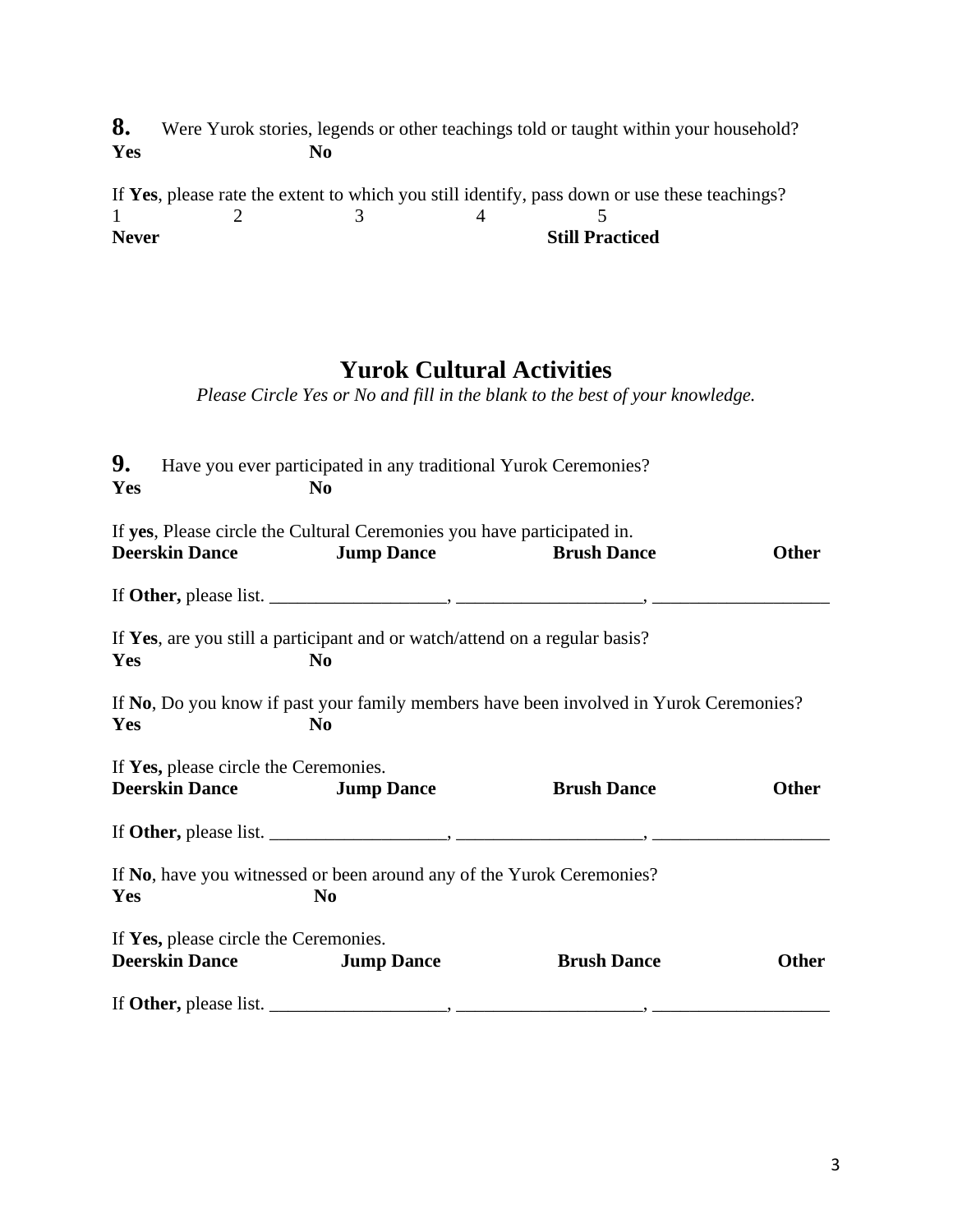**10.** Do you know if your family has or keeps care of Dance Regalia? **Yes No**

| If Yes, please circle for what ceremonies?<br><b>Deerskin Dance</b>                                                                                                                                                                                                                                            | <b>Jump Dance</b> | <b>Brush Dance</b>                                                                                                  | <b>Other</b>                | <b>Not Sure</b> |
|----------------------------------------------------------------------------------------------------------------------------------------------------------------------------------------------------------------------------------------------------------------------------------------------------------------|-------------------|---------------------------------------------------------------------------------------------------------------------|-----------------------------|-----------------|
| If Other, please list. $\frac{1}{1}$ $\frac{1}{1}$ $\frac{1}{1}$ $\frac{1}{1}$ $\frac{1}{1}$ $\frac{1}{1}$ $\frac{1}{1}$ $\frac{1}{1}$ $\frac{1}{1}$ $\frac{1}{1}$ $\frac{1}{1}$ $\frac{1}{1}$ $\frac{1}{1}$ $\frac{1}{1}$ $\frac{1}{1}$ $\frac{1}{1}$ $\frac{1}{1}$ $\frac{1}{1}$ $\frac{1}{1}$ $\frac{1}{1}$ |                   |                                                                                                                     |                             |                 |
| 11. Have you ever made traditional Yurok Regalia?<br>Yes                                                                                                                                                                                                                                                       | N <sub>0</sub>    |                                                                                                                     |                             |                 |
| If Yes, please rate the extent to which you still practice Yurok Regalia making?<br>2<br>1<br><b>Never</b>                                                                                                                                                                                                     | 3                 | 4                                                                                                                   | <b>Still Practiced</b>      |                 |
| If Yes, Pease list regalia that you have made: __________________________________                                                                                                                                                                                                                              |                   | <u> 1989 - Johann Barn, mars ann an t-Amhain an t-Amhain an t-Amhain an t-Amhain an t-Amhain an t-Amhain an t-A</u> |                             |                 |
| 12. Have you ever practiced Yurok basket weaving?<br>Yes                                                                                                                                                                                                                                                       | N <sub>0</sub>    |                                                                                                                     |                             |                 |
| If Yes, please rate the extent to which you still practice weaving?<br>1<br>2<br><b>Never</b>                                                                                                                                                                                                                  | 3                 | 4                                                                                                                   | 5<br><b>Still Practiced</b> |                 |
| 13. Have you ever-participated in gathering traditional Yurok materials? (i.e. basket materials,<br>shells for regalia, ect.)<br>Yes                                                                                                                                                                           | N <sub>0</sub>    |                                                                                                                     |                             |                 |
| If Yes, please rate the extent to which you still gather?<br>$1 \qquad \qquad 2 \qquad \qquad 3 \qquad \qquad 4$<br><b>Never</b>                                                                                                                                                                               |                   | <b>Still Practiced</b>                                                                                              |                             |                 |
| 14. Have you made Yurok jewelry? (i.e. necklaces, earrings, hairpieces, ect.)<br>Yes                                                                                                                                                                                                                           | N <sub>0</sub>    |                                                                                                                     |                             |                 |
| If Yes, please rate the extent to which you still make Yurok jewelry.<br><b>Never</b>                                                                                                                                                                                                                          | 3                 | 4<br><b>Still Practiced</b>                                                                                         |                             |                 |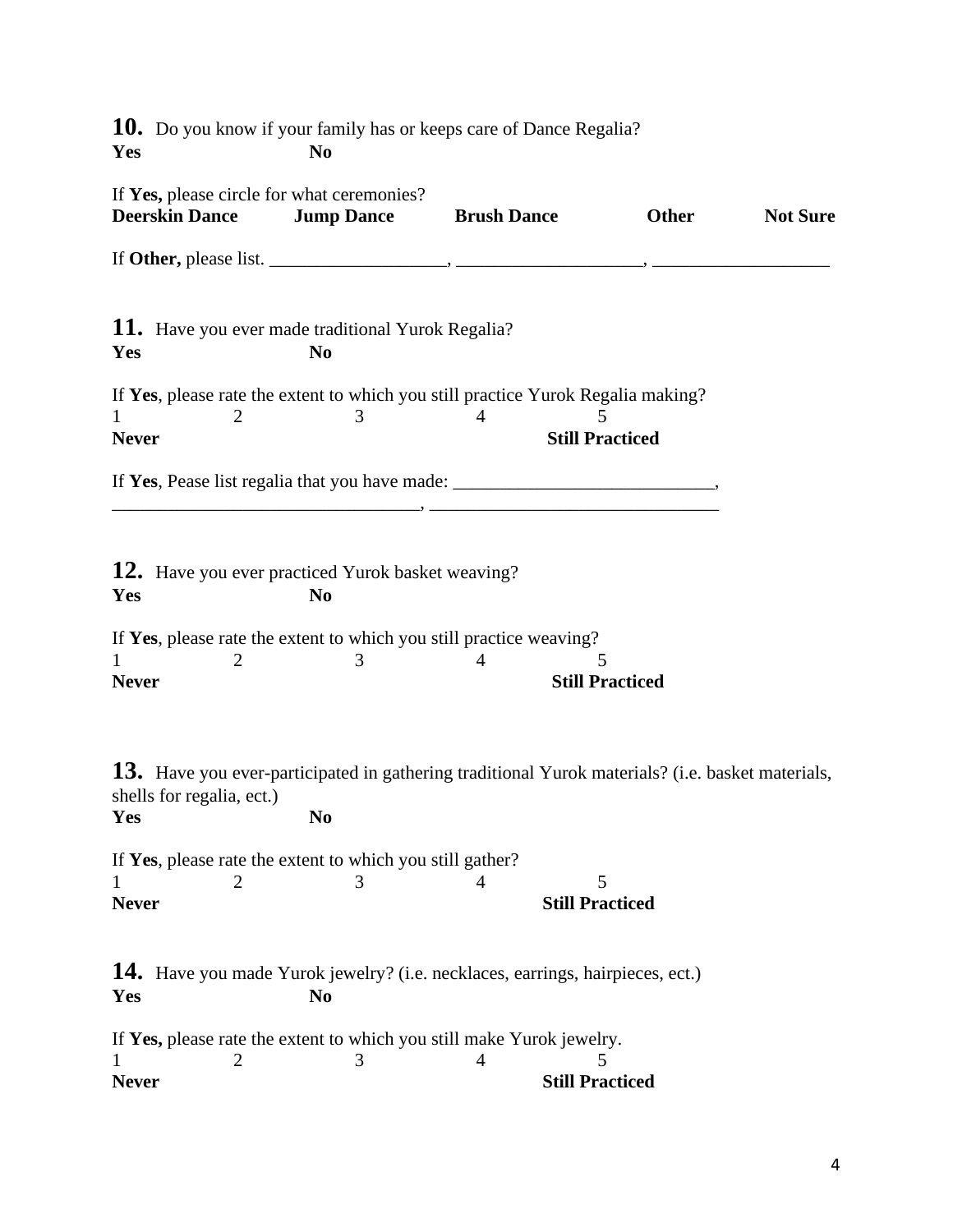**15.** Do you visit Yurok Family members or Yurok Elders ? **Yes No**

If **Yes,** please rate the extent to which you make such visits.  $1 \t 2 \t 3 \t 4 \t 5$ **Never** Still Practiced

**16.** Do you "feel" like you belong to or are affiliated with the Yurok Tribe? **Yes No**

If **Yes,** please rate the extent to which you feel connected to the Yurok Tribe.  $1 \t 2 \t 3 \t 4 \t 5$ **Never** Still Practiced

## **Subsistence and Survival**

**17.** Have you ever fished, hunted or gone eeling on the reservation? **Yes No** If **Yes**, do you still practice any of the above? **Yes No** If **Yes**, please list. \_\_\_\_\_\_\_\_\_\_\_\_\_\_\_\_\_\_\_\_\_\_\_\_\_\_\_\_\_\_\_\_, \_\_\_\_\_\_\_\_\_\_\_\_\_\_\_\_\_\_\_\_\_\_\_\_\_\_\_\_, \_\_\_\_\_\_\_\_\_\_\_\_\_\_\_\_\_\_\_\_\_\_\_\_\_\_\_

**18.** Have you ever smoked or canned salmon? **Yes No** If **Yes**, do you still smoke and/or can salmon? **Yes No** If **Yes,** rate the extent to which you still practice.  $1 \t 2 \t 3 \t 4 \t 5$ **Rarely** Seasonally

**19.** Have you ever gathered traditional foods from the ocean (clams, mussels, seaweed)? **Yes No**